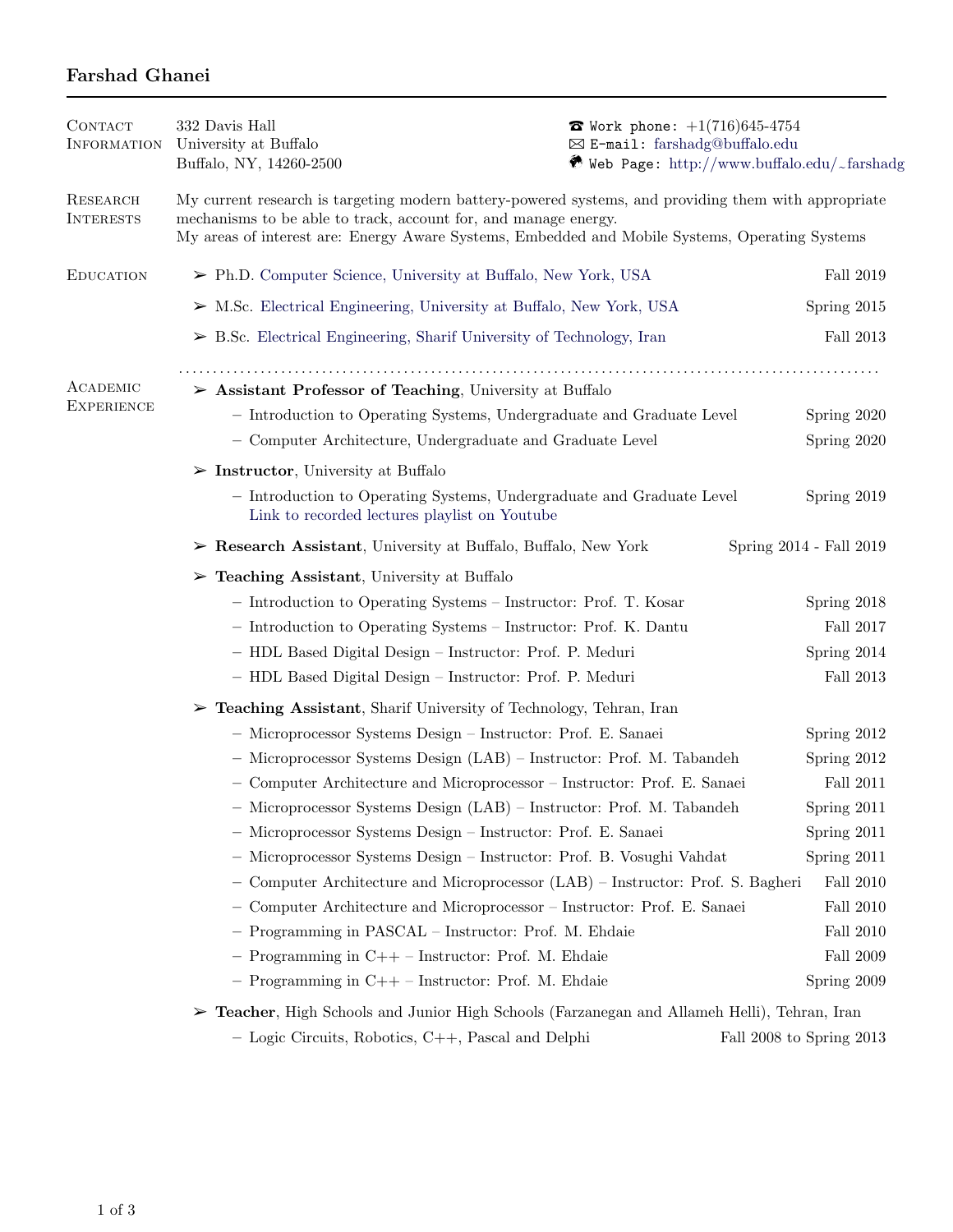| INDUSTRIAL              | $\triangleright$ ETick (Electronic Ticket) Pars Intelligent Technologies Company, Tehran, Iran                                                                                                                                                                                                                                    |                      |  |  |
|-------------------------|-----------------------------------------------------------------------------------------------------------------------------------------------------------------------------------------------------------------------------------------------------------------------------------------------------------------------------------|----------------------|--|--|
| <b>EXPERIENCE</b>       | $\div$ Embedded Group - Programming C code on an embedded terminal with serial port, RF card<br>reader module, printer, SAM reader, GPRS modem.<br>Sep 2012 to Aug 2013                                                                                                                                                           |                      |  |  |
|                         | $\Rightarrow$ Research and Development - Research on applying EMV Specifications and ISO/IEC 7816<br>Standard on smart cards and terminals.                                                                                                                                                                                       | Summer 2012          |  |  |
|                         | $\Rightarrow$ Internship - Designing a passenger counter for public vehicles, which works by using image<br>processing on images taken from digital cameras above the entrance.                                                                                                                                                   | Summer 2010          |  |  |
| <b>PUBLICATIONS</b>     | > Farshad Ghanei, Jalil Modares, Nicholas Mastronarde, Karthik Dantu, "Minimum Energy Cover-<br>age Path Planning for UAVs", IEEE Transactions on Automation Science and Engineering, (Under<br>review).                                                                                                                          |                      |  |  |
|                         | > Farshad Ghanei, Pranav Tipnis, Kyle Marcus, Karthik Dantu, Steven Ko, Lukasz Ziarek, "OS-<br>based Energy Accounting for Asynchronous Resources in IoT Devices", IEEE Internet of Things<br>Journal, vol. 6, no. 3, pp. 5841-5852, June 2019.                                                                                   |                      |  |  |
|                         | > Matthew Rantanen, Jalil Modares, Nicholas Mastronarde, Farshad Ghanei, Karthik Dantu, "Per-<br>formance of the Asynchronous Consensus Based Bundle Algorithm in Lossy Network Environments",<br>IEEE Sensor Array and Multichannel Signal Processing Workshop (SAM), July 2018, Sheffield, UK.                                  |                      |  |  |
|                         | > Jalil Modares, Farshad Ghanei, Nicholas Mastronarde, Karthik Dantu, "UB-ANC Planner: En-<br>ergy Efficient Coverage Path Planning with Multiple Drones", IEEE International Conference on<br><i>Robotics and Automation (ICRA '17)</i> , May 2017, Singapore.                                                                   |                      |  |  |
|                         | > Farshad Ghanei, Pranav Tipnis, Kyle Marcus, Karthik Dantu, Steven Ko, Lukasz Ziarek, "OS-<br>based Resource Accounting for Asynchronous Resource Use in Mobile Systems", in Proceedings of<br>the 2016 International Symposium on Low Power Electronics and Design (ISLPED '16), pp 296-301,<br>August 2016, San Francisco, CA. |                      |  |  |
| SERVICE AND<br>OUTREACH | $\triangleright$ Technical Program Committee Member of $1^{st}$ IEEE WOWMOM Workshop on Wireless Networking,<br>Planning, and Computing for UAV Swarms, Washington D.C.                                                                                                                                                           | Jun 2019             |  |  |
|                         | $\triangleright$ Vice President/secretary of Graduate Student Association of the Department of Computer Science<br>and Engineering, University at Buffalo                                                                                                                                                                         | Nov 2016 to Oct 2018 |  |  |
|                         | > Co-Hosting ARTY2017 (The Art, Robotics, and Technology for Youth summer robot workshop) for<br>middle school students with Prof. D. Burhans from Canisius College, Buffalo, NY                                                                                                                                                  | $\mathrm{Jul}$ 2017  |  |  |
|                         | $\triangleright$ Hosting CS Ed-Week Robotics Demo at UB, for elementary, and middle school students<br>Designing simple activities for students to accomplish using Ozobot robotic platform                                                                                                                                       | Dec $2016$           |  |  |
|                         | $\triangleright$ Member of International Orientation, University at Buffalo                                                                                                                                                                                                                                                       | Aug 2016             |  |  |
|                         | $\triangleright$ Member of Review Council for MDRF (Mark Diamond Research Fund)<br>A grant from UB Graduate Student Association, to graduate students for their research.                                                                                                                                                         | Mar 2016             |  |  |
|                         | $\triangleright$ Member of International Orientation, University at Buffalo                                                                                                                                                                                                                                                       | Jan 2015             |  |  |
|                         | $\triangleright$ Member of International Orientation, University at Buffalo                                                                                                                                                                                                                                                       | Aug 2014             |  |  |
|                         | $\triangleright$ President of Student Association of the Electrical Engineering Engineering department,<br>Sharif University of Technology, Tehran, Iran                                                                                                                                                                          | Nov 2016 to Oct 2018 |  |  |
|                         | $\triangleright$ Teaching Nearu Martial Art and Self Defense to students                                                                                                                                                                                                                                                          | 2013 to Present      |  |  |